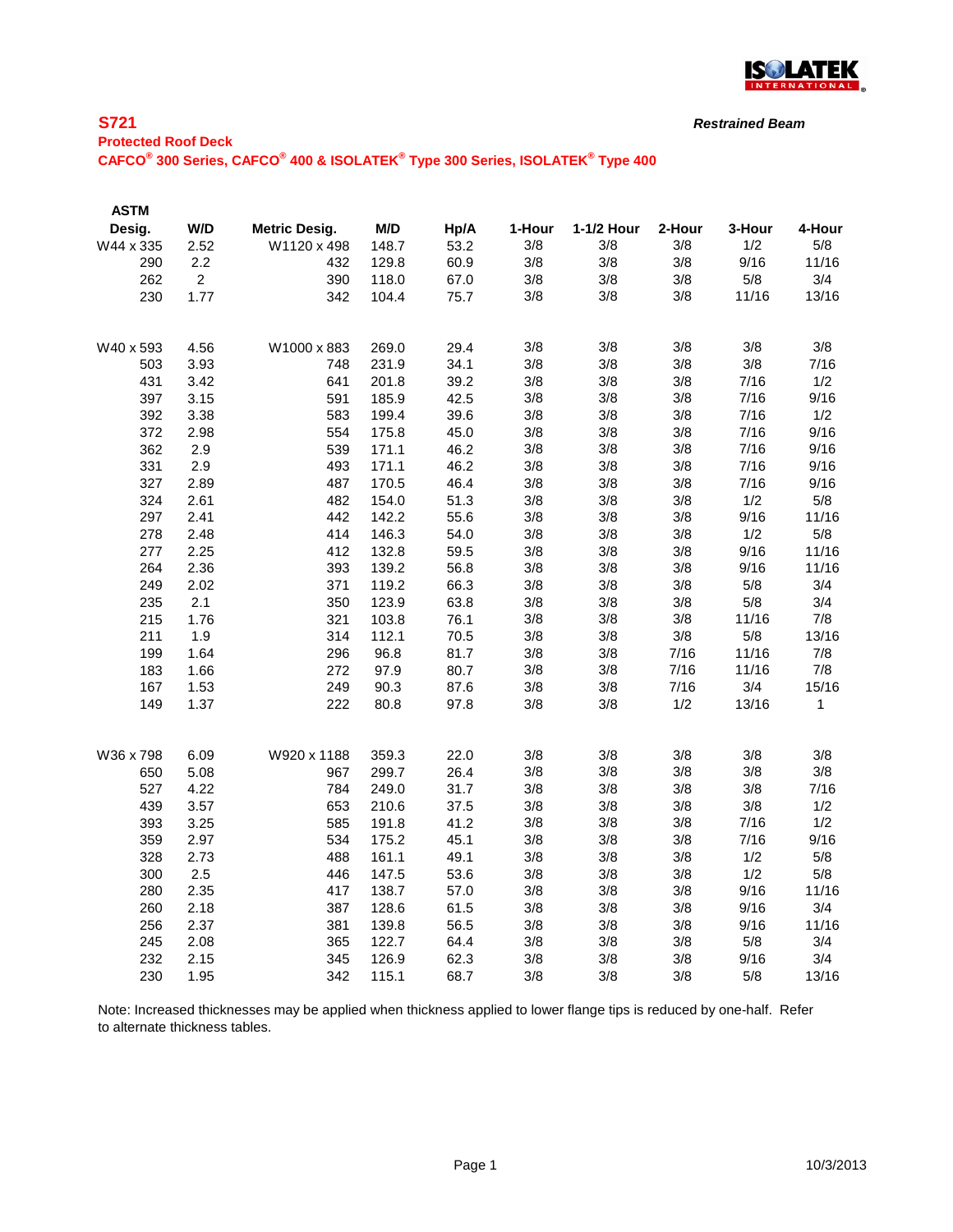

#### **S721**

*Restrained Beam*

# **Protected Roof Deck**

**CAFCO® 300 Series, CAFCO® 400 & ISOLATEK® Type 300 Series, ISOLATEK® Type 400**

| <b>ASTM</b> |      |                      |       |       |        |            |        |              |              |
|-------------|------|----------------------|-------|-------|--------|------------|--------|--------------|--------------|
| Desig.      | W/D  | <b>Metric Desig.</b> | M/D   | Hp/A  | 1-Hour | 1-1/2 Hour | 2-Hour | 3-Hour       | 4-Hour       |
| W36 x 210   | 1.96 | W920 x 313           | 115.6 | 68.4  | 3/8    | 3/8        | 3/8    | 5/8          | 3/4          |
| 194         | 1.81 | 289                  | 106.8 | 74.0  | 3/8    | 3/8        | 3/8    | 11/16        | 13/16        |
| 182         | 1.72 | 271                  | 101.5 | 77.9  | 3/8    | 3/8        | 7/16   | 11/16        | 7/8          |
| 170         | 1.6  | 253                  | 94.4  | 83.7  | 3/8    | 3/8        | 7/16   | 3/4          | 7/8          |
| 160         | 1.51 | 238                  | 89.1  | 88.7  | 3/8    | 3/8        | 7/16   | 3/4          | 15/16        |
| 150         | 1.43 | 223                  | 84.4  | 93.7  | 3/8    | 3/8        | 7/16   | 3/4          | 1            |
| 135         | 1.29 | 201                  | 76.1  | 103.9 | 3/8    | 3/8        | 1/2    | 13/16        | $1 - 1/16$   |
| W33 x 387   | 3.31 | W840 x 576           | 195.3 | 40.5  | 3/8    | 3/8        | 3/8    | 7/16         | 1/2          |
| 354         | 3.05 | 527                  | 180.0 | 43.9  | 3/8    | 3/8        | 3/8    | 7/16         | 9/16         |
| 318         | 2.77 | 473                  | 163.4 | 48.4  | 3/8    | 3/8        | 3/8    | 1/2          | 5/8          |
| 291         | 2.55 | 433                  | 150.5 | 52.5  | 3/8    | 3/8        | 3/8    | 1/2          | 5/8          |
| 263         | 2.33 | 392                  | 137.5 | 57.5  | 3/8    | 3/8        | 3/8    | 9/16         | 11/16        |
| 241         | 2.13 | 359                  | 125.7 | 62.9  | 3/8    | 3/8        | 3/8    | 9/16         | 3/4          |
| 221         | 1.97 | 329                  | 116.2 | 68.0  | 3/8    | 3/8        | 3/8    | 5/8          | 3/4          |
| 201         | 1.79 | 299                  | 105.6 | 74.9  | 3/8    | 3/8        | 3/8    | 11/16        | 13/16        |
| 169         | 1.7  | 251                  | 100.3 | 78.8  | 3/8    | 3/8        | 7/16   | 11/16        | 7/8          |
| 152         | 1.53 | 226                  | 90.3  | 87.6  | 3/8    | 3/8        | 7/16   | 3/4          | 15/16        |
| 141         | 1.43 | 210                  | 84.4  | 93.7  | 3/8    | 3/8        | 7/16   | 3/4          | 1            |
| 130         | 1.32 | 193                  | 77.9  | 101.5 | 3/8    | 3/8        | 1/2    | 13/16        | 1            |
| 118         | 1.21 | 176                  | 71.4  | 110.7 | 3/8    | 3/8        | 1/2    | 7/8          | $1 - 1/16$   |
| W30 x 391   | 3.59 | W760 x 582           | 211.8 | 37.3  | 3/8    | 3/8        | 3/8    | 3/8          | 1/2          |
| 357         | 3.31 | 531                  | 195.3 | 40.5  | 3/8    | 3/8        | 3/8    | 7/16         | 1/2          |
| 326         | 3.05 | 484                  | 180.0 | 43.9  | 3/8    | 3/8        | 3/8    | 7/16         | 9/16         |
| 292         | 2.73 | 434                  | 161.1 | 49.1  | 3/8    | 3/8        | 3/8    | 1/2          | 5/8          |
| 261         | 2.46 | 389                  | 145.1 | 54.5  | 3/8    | 3/8        | 3/8    | 1/2          | 11/16        |
| 235         | 2.24 | 350                  | 132.2 | 59.8  | 3/8    | 3/8        | 3/8    | 9/16         | 11/16        |
| 211         | 2.01 | 314                  | 118.6 | 66.7  | 3/8    | 3/8        | 3/8    | 5/8          | 3/4          |
| 191         | 1.85 | 284                  | 109.2 | 72.4  | 3/8    | 3/8        | 3/8    | 5/8          | 13/16        |
| 173         | 1.66 | 257                  | 97.9  | 80.7  | 3/8    | 3/8        | 7/16   | 11/16        | 7/8          |
| 148         | 1.64 | 220                  | 96.8  | 81.7  | 3/8    | 3/8        | 7/16   | 11/16        | 7/8          |
| 132         | 1.47 | 196                  | 86.7  | 91.1  | 3/8    | 3/8        | 7/16   | 3/4          | 15/16        |
| 124         | 1.39 | 185                  | 82.0  | 96.4  | 3/8    | 3/8        | 1/2    | 13/16        | $\mathbf{1}$ |
| 116         | 1.3  | 173                  | 76.7  | 103.1 | 3/8    | 3/8        | 1/2    | 13/16        | $1 - 1/16$   |
| 108         | 1.21 | 161                  | 71.4  | 110.7 | 3/8    | 3/8        | 1/2    | 7/8          | $1 - 1/16$   |
| 99          | 1.12 | 147                  | 66.1  | 119.6 | 3/8    | 3/8        | 9/16   | 15/16        | $1 - 1/8$    |
| 90          | 1.02 | 134                  | 60.2  | 131.4 | 3/8    | 3/8        | 9/16   | $\mathbf{1}$ | $1 - 3/16$   |
|             |      |                      |       |       |        |            |        | $2 - 9/16$   | $3 - 1/4$    |
|             |      |                      |       |       |        |            |        | $2 - 9/16$   | $3 - 1/4$    |
| W27 x 539   | 5.08 | W690 x 802           | 299.7 | 26.4  | 3/8    | 3/8        | 3/8    | 3/8          | 3/8          |
| 368         | 3.64 | 548                  | 214.8 | 36.8  | 3/8    | 3/8        | 3/8    | 3/8          | 1/2          |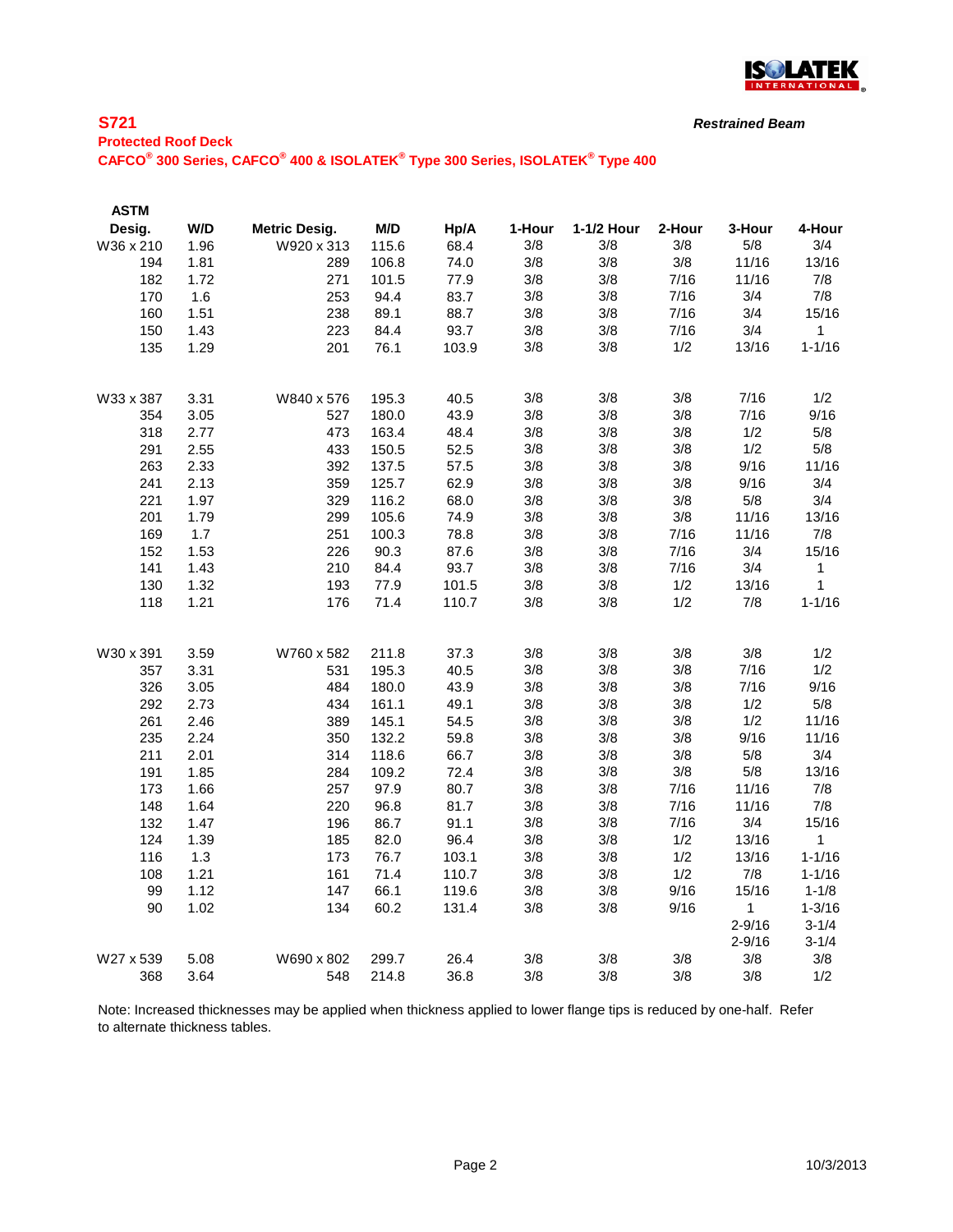

## **S721**

**Protected Roof Deck CAFCO® 300 Series, CAFCO® 400 & ISOLATEK® Type 300 Series, ISOLATEK® Type 400**

| W/D<br>Desig.<br>M/D<br>1-1/2 Hour<br><b>Metric Desig.</b><br>Hp/A<br>1-Hour<br>2-Hour |                        |  |
|----------------------------------------------------------------------------------------|------------------------|--|
|                                                                                        | 4-Hour<br>3-Hour       |  |
| 3.36<br>W690 x 500<br>198.2<br>39.9<br>3/8<br>3/8<br>3/8<br>W27 x 336                  | 7/16<br>1/2            |  |
| 3/8<br>3.11<br>43.1<br>3/8<br>3/8<br>307<br>457<br>183.5                               | 9/16<br>7/16           |  |
| 3/8<br>2.86<br>418<br>168.7<br>46.8<br>3/8<br>3/8<br>281                               | 1/2<br>9/16            |  |
| 3/8<br>258<br>2.64<br>384<br>155.8<br>50.8<br>3/8<br>3/8                               | 1/2<br>5/8             |  |
| 3/8<br>235<br>2.43<br>350<br>143.4<br>55.1<br>3/8<br>3/8                               | 9/16<br>11/16          |  |
| 2.26<br>59.3<br>3/8<br>217<br>323<br>133.3<br>3/8<br>3/8                               | 9/16<br>11/16          |  |
| 3/8<br>3/8<br>3/8<br>194<br>2.03<br>289<br>119.8<br>66.0                               | 3/4<br>5/8             |  |
| 3/8<br>1.87<br>71.6<br>3/8<br>3/8<br>178<br>265<br>110.3                               | 5/8<br>13/16           |  |
| 3/8<br>7/16<br>1.7<br>3/8<br>161<br>240<br>100.3<br>78.8                               | 7/8<br>11/16           |  |
| 3/8<br>3/8<br>7/16<br>146<br>1.55<br>217<br>91.5<br>86.4                               | 15/16<br>3/4           |  |
| 3/8<br>129<br>1.56<br>192<br>92.0<br>85.9<br>3/8<br>7/16                               | 3/4<br>15/16           |  |
| 82.0<br>96.4<br>3/8<br>114<br>1.39<br>170<br>3/8<br>1/2                                | 13/16<br>$\mathbf{1}$  |  |
| 102<br>1.24<br>73.2<br>108.1<br>3/8<br>3/8<br>1/2<br>152                               | $1 - 1/16$<br>7/8      |  |
| 67.9<br>3/8<br>94<br>1.15<br>116.5<br>3/8<br>9/16<br>140                               | 7/8<br>$1 - 1/8$       |  |
| 84<br>1.03<br>125<br>60.8<br>130.1<br>3/8<br>3/8<br>9/16                               | 15/16<br>$1 - 3/16$    |  |
|                                                                                        |                        |  |
| 3/8<br>3/8<br>3/8<br>3.98<br>W610 x 551<br>234.8<br>33.7<br>W24 x 370                  | 3/8<br>7/16            |  |
| 3/8<br>36.6<br>3/8<br>3/8<br>3.66<br>215.9<br>335<br>498                               | 3/8<br>1/2             |  |
| 3/8<br>3/8<br>3/8<br>306<br>3.37<br>198.8<br>39.8<br>455                               | 1/2<br>7/16            |  |
| 3/8<br>3.11<br>3/8<br>3/8<br>279<br>415<br>183.5<br>43.1                               | 9/16<br>7/16           |  |
| 3/8<br>250<br>2.81<br>372<br>165.8<br>47.7<br>3/8<br>3/8                               | 1/2<br>5/8             |  |
| 2.6<br>51.5<br>3/8<br>3/8<br>229<br>341<br>153.4<br>3/8                                | 1/2<br>5/8             |  |
| 56.8<br>3/8<br>3/8<br>207<br>2.36<br>307<br>139.2<br>3/8                               | 9/16<br>11/16          |  |
| 2.2<br>3/8<br>3/8<br>192<br>285<br>129.8<br>60.9<br>3/8                                | 9/16<br>11/16          |  |
| 3/8<br>176<br>2.03<br>262<br>119.8<br>66.0<br>3/8<br>3/8                               | 3/4<br>5/8             |  |
| 162<br>3/8<br>1.88<br>241<br>110.9<br>71.3<br>3/8<br>3/8                               | 5/8<br>13/16           |  |
| 3/8<br>146<br>1.7<br>217<br>78.8<br>3/8<br>7/16<br>100.3                               | 11/16<br>7/8           |  |
| 3/8<br>3/8<br>7/16<br>131<br>1.54<br>195<br>90.9<br>87.0                               | 3/4<br>15/16           |  |
| 3/8<br>3/8<br>1/2<br>117<br>1.38<br>81.4<br>97.1<br>174                                | 13/16<br>1             |  |
| 3/8<br>3/8<br>1/2<br>104<br>1.24<br>73.2<br>108.1<br>155                               | 7/8<br>$1 - 1/16$      |  |
| 3/8<br>1.4<br>3/8<br>1/2<br>103<br>82.6<br>95.7<br>153                                 | 13/16<br>1             |  |
| 3/8<br>1/2<br>94<br>1.28<br>75.5<br>104.7<br>3/8<br>140                                | 13/16<br>$1 - 1/16$    |  |
| 1.15<br>67.9<br>3/8<br>84<br>125<br>116.5<br>3/8<br>9/16                               | 7/8<br>$1 - 1/8$       |  |
| 1.05<br>113<br>62.0<br>127.6<br>3/8<br>3/8<br>9/16<br>76                               | $1 - 3/16$<br>15/16    |  |
| 68<br>0.94<br>101<br>55.5<br>142.5<br>3/8<br>3/8<br>5/8                                | 1<br>$1 - 1/4$         |  |
| 62<br>0.93<br>92<br>54.9<br>144.1<br>3/8<br>3/8<br>5/8                                 | 1<br>$1 - 5/16$        |  |
| 55<br>0.82<br>82<br>48.4<br>163.4<br>7/16<br>7/16<br>5/8                               | $1 - 3/8$<br>$1 - 1/8$ |  |
| 3/8<br>W21 x 201<br>3/8<br>3/8<br>2.5<br>W530 x 300<br>53.6<br>147.5                   | 1/2<br>5/8             |  |
| 3/8<br>3/8<br>182<br>272<br>58.8<br>3/8<br>2.28<br>134.5                               | 9/16<br>11/16          |  |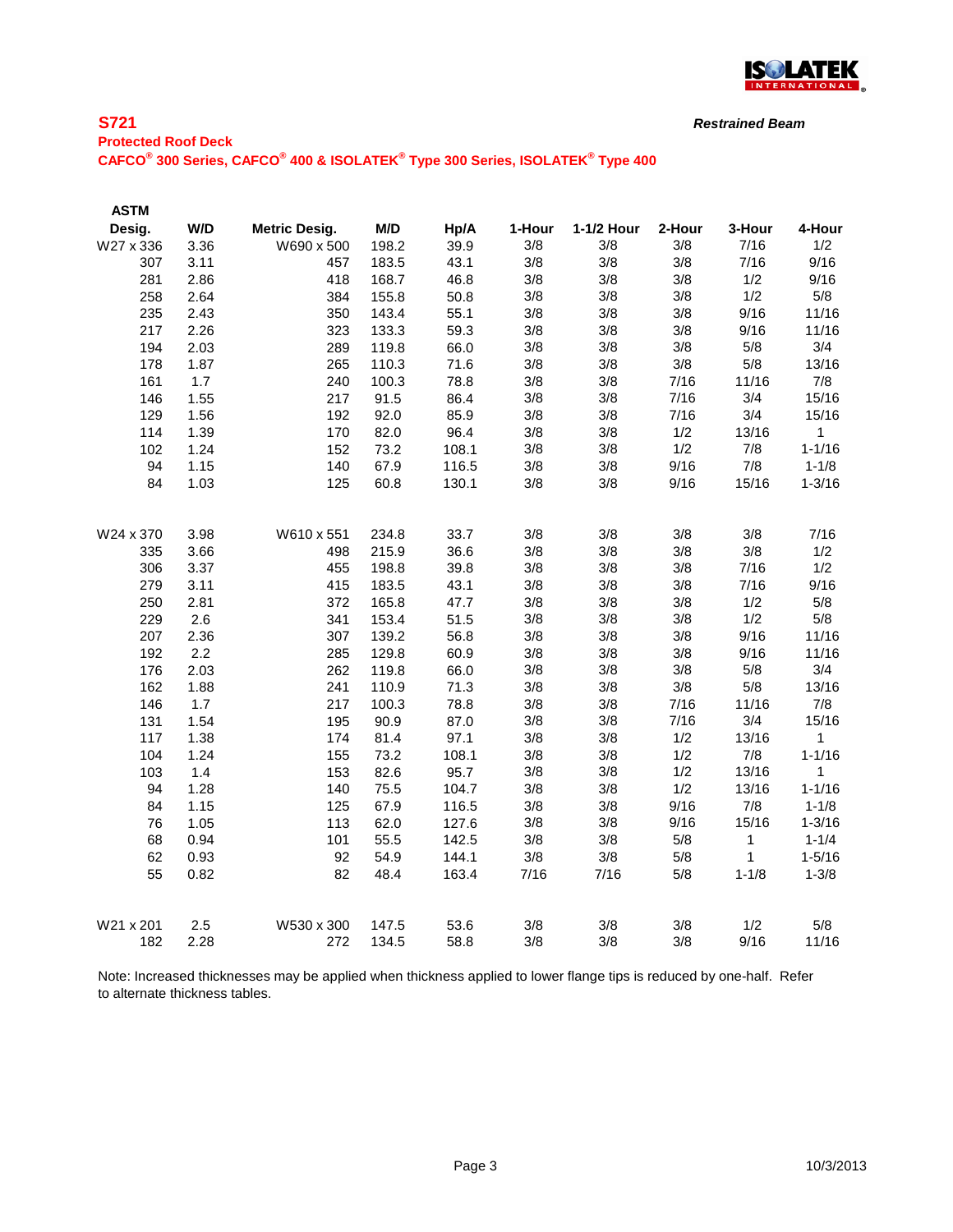

## **S721 Protected Roof Deck CAFCO® 300 Series, CAFCO® 400 & ISOLATEK® Type 300 Series, ISOLATEK® Type 400**

| <b>ASTM</b> |              |                      |              |              |            |            |             |              |                 |
|-------------|--------------|----------------------|--------------|--------------|------------|------------|-------------|--------------|-----------------|
| Desig.      | W/D          | <b>Metric Desig.</b> | M/D          | Hp/A         | 1-Hour     | 1-1/2 Hour | 2-Hour      | 3-Hour       | 4-Hour          |
| W21 x 166   | 2.09         | W530 x 248           | 123.3        | 64.1         | 3/8        | 3/8        | 3/8         | 5/8          | 3/4             |
| 147         | 1.87         | 219                  | 110.3        | 71.6         | 3/8        | 3/8        | 3/8         | 5/8          | 13/16           |
| 132         | 1.68         | 196                  | 99.1         | 79.8         | 3/8        | 3/8        | 7/16        | 11/16        | 7/8             |
| 122         | 1.57         | 182                  | 92.6         | 85.3         | 3/8        | 3/8        | 7/16        | 3/4          | 15/16           |
| 111         | 1.43         | 165                  | 84.4         | 93.7         | 3/8        | 3/8        | 7/16        | 3/4          | $\mathbf{1}$    |
| 101         | 1.3          | 150                  | 76.7         | 103.1        | 3/8        | 3/8        | 1/2         | 13/16        | $1 - 1/16$      |
| 93          | 1.4          | 138                  | 82.6         | 95.7         | 3/8        | 3/8        | 1/2         | 13/16        | $\mathbf{1}$    |
| 83          | 1.26         | 123                  | 74.3         | 106.3        | 3/8        | 3/8        | 1/2         | 7/8          | $1 - 1/16$      |
| 73          | 1.11         | 109                  | 65.5         | 120.7        | 3/8        | 3/8        | 9/16        | 15/16        | $1 - 1/8$       |
| 68          | 1.04         | 101                  | 61.4         | 128.8        | 3/8        | 3/8        | 9/16        | 15/16        | $1 - 3/16$      |
| 62          | 0.95         | 92                   | 56.1         | 141.0        | 3/8        | 3/8        | 5/8         | 1            | $1 - 1/4$       |
| 57          | 0.95         | 85                   | 56.1         | 141.0        | 3/8        | 3/8        | 5/8         | 1            | $1 - 1/4$       |
| 55          | 0.85         | 82                   | 50.2         | 157.6        | 7/16       | 7/16       | 5/8         | $1 - 1/16$   | $1 - 3/8$       |
| 50          | 0.83         | 74                   | 49.0         | 161.4        | 7/16       | 7/16       | 5/8         | $1 - 1/8$    | $1 - 3/8$       |
| 48          | 0.75         | 72                   | 44.3         | 178.6        | 7/16       | 7/16       | 11/16       | $1 - 3/16$   | $1 - 7/16$      |
| 44          | 0.74         | 66                   | 43.7         | 181.1        | 7/16       | 7/16       | 11/16       | $1 - 3/16$   | $1 - 7/16$      |
|             |              |                      |              |              |            |            |             |              |                 |
| W18 x 175   | 2.46         | W460 x 260           | 145.1        | 54.5         | 3/8        | 3/8        | 3/8         | 1/2          | 11/16           |
| 158         | 2.24         | 235                  | 132.2        | 59.8         | 3/8        | 3/8        | 3/8         | 9/16         | 11/16           |
| 143         | 2.05         | 213                  | 121.0        | 65.4         | 3/8        | 3/8        | 3/8         | 5/8          | 3/4             |
| 130         | 1.88         | 193                  | 110.9        | 71.3         | 3/8        | 3/8        | 3/8         | $5/8$        | 13/16           |
| 119         | 1.72         | 177                  | 101.5        | 77.9         | 3/8        | 3/8        | 7/16        | 11/16        | 7/8             |
| 106         | 1.55         | 158                  | 91.5         | 86.4<br>94.4 | 3/8        | 3/8        | 7/16        | 3/4          | 15/16           |
| 97<br>86    | 1.42<br>1.27 | 144                  | 83.8<br>74.9 | 105.5        | 3/8        | 3/8<br>3/8 | 7/16<br>1/2 | 13/16<br>7/8 | 1<br>$1 - 1/16$ |
| 76          | 1.13         | 128<br>113           | 66.7         | 118.6        | 3/8<br>3/8 | 3/8        | 9/16        | 15/16        | $1 - 1/8$       |
| 71          | 1.22         | 106                  | 72.0         | 109.8        | 3/8        | 3/8        | 1/2         | 7/8          | $1 - 1/16$      |
| 65          | 1.13         | 97                   | 66.7         | 118.6        | 3/8        | 3/8        | 9/16        | 15/16        | $1 - 1/8$       |
| 60          | 1.04         | 89                   | 61.4         | 128.8        | 3/8        | 3/8        | 9/16        | 15/16        | $1 - 3/16$      |
| 55          | 0.96         | 82                   | 56.6         | 139.6        | 3/8        | 3/8        | 5/8         | 1            | $1 - 1/4$       |
| 50          | 0.88         | 74                   | 51.9         | 152.3        | 7/16       | 7/16       | 5/8         | $1 - 1/16$   | $1 - 5/16$      |
| 46          | 0.87         | 68                   | 51.3         | 154.0        | 7/16       | 7/16       | 5/8         | $1 - 1/16$   | $1 - 5/16$      |
| 40          | 0.76         | 60                   | 44.8         | 176.3        | 7/16       | 7/16       | 11/16       | $1 - 1/8$    | $1 - 7/16$      |
| 35          | 0.67         | 52                   | 39.5         | 200.0        | 1/2        | 1/2        | 3/4         | $1 - 1/4$    | $1 - 9/16$      |
|             |              |                      |              |              |            |            |             |              |                 |
| W16 x 100   | 1.59         | W410 x 149           | 93.8         | 84.3         | 3/8        | 3/8        | 7/16        | 3/4          | 15/16           |
| 89          | 1.43         | 132                  | 84.4         | 93.7         | 3/8        | 3/8        | 7/16        | 3/4          | 1               |
| 77          | 1.25         | 114                  | 73.8         | 107.2        | 3/8        | 3/8        | 1/2         | 7/8          | $1 - 1/16$      |
| 67          | 1.09         | 100                  | 64.3         | 122.9        | 3/8        | 3/8        | 9/16        | 15/16        | $1 - 3/16$      |
| 57          | 1.09         | 85                   | 64.3         | 122.9        | 3/8        | 3/8        | 9/16        | 15/16        | $1 - 3/16$      |
| 50          | 0.96         | 74                   | 56.6         | 139.6        | 3/8        | 3/8        | 5/8         | 1            | $1 - 1/4$       |
| 45          | 0.87         | 67                   | 51.3         | 154.0        | 7/16       | 7/16       | 5/8         | $1 - 1/16$   | $1 - 5/16$      |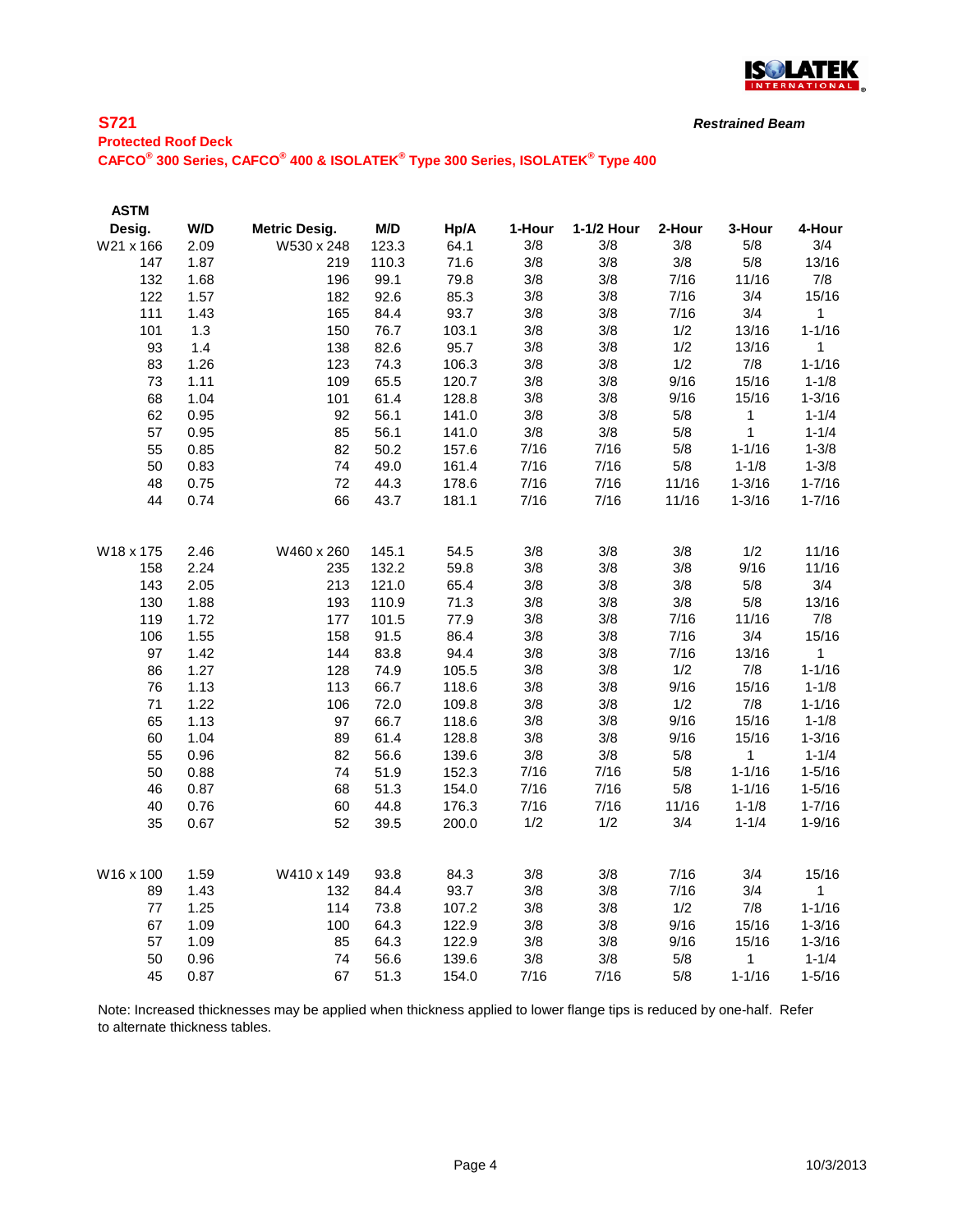

#### **S721**

*Restrained Beam*

# **Protected Roof Deck**

**CAFCO® 300 Series, CAFCO® 400 & ISOLATEK® Type 300 Series, ISOLATEK® Type 400**

| <b>ASTM</b> |      |                      |       |       |        |            |        |             |             |
|-------------|------|----------------------|-------|-------|--------|------------|--------|-------------|-------------|
| Desig.      | W/D  | <b>Metric Desig.</b> | M/D   | Hp/A  | 1-Hour | 1-1/2 Hour | 2-Hour | 3-Hour      | 4-Hour      |
| W16 x 40    | 0.78 | W410 x 60            | 46.0  | 171.8 | 7/16   | 7/16       | 11/16  | $1 - 1/8$   | $1 - 7/16$  |
| 36          | 0.7  | 53                   | 41.3  | 191.4 | 7/16   | 7/16       | 11/16  | $1 - 3/16$  | $1 - 1/2$   |
| 31          | 0.66 | 46                   | 38.9  | 203.0 | 1/2    | 1/2        | 3/4    | $1 - 1/4$   | $1 - 9/16$  |
| 26          | 0.55 | 39                   | 32.5  | 243.6 | 1/2    | 1/2        | 13/16  | $1 - 3/8$   | $1 - 11/16$ |
| W14 x 808   | 8.75 | W360 x 1202          | 516.3 | 15.3  | 3/8    | 3/8        | 3/8    | 3/8         | 3/8         |
| 730         | 8.08 | 1086                 | 476.7 | 16.6  | 3/8    | 3/8        | 3/8    | 3/8         | 3/8         |
| 665         | 7.49 | 990                  | 441.9 | 17.9  | 3/8    | 3/8        | 3/8    | 3/8         | 3/8         |
| 605         | 6.96 | 900                  | 410.6 | 19.3  | 3/8    | 3/8        | 3/8    | 3/8         | 3/8         |
| 550         | 6.43 | 818                  | 379.4 | 20.8  | 3/8    | 3/8        | 3/8    | 3/8         | 3/8         |
| 500         | 5.95 | 744                  | 351.1 | 22.5  | 3/8    | 3/8        | 3/8    | 3/8         | 3/8         |
| 455         | 5.53 | 677                  | 326.3 | 24.2  | 3/8    | 3/8        | 3/8    | 3/8         | 3/8         |
| 426         | 5.21 | 634                  | 307.4 | 25.7  | 3/8    | 3/8        | 3/8    | 3/8         | 3/8         |
| 398         | 4.93 | 592                  | 290.9 | 27.2  | 3/8    | 3/8        | 3/8    | 3/8         | 3/8         |
| 370         | 4.63 | 551                  | 273.2 | 28.9  | 3/8    | 3/8        | 3/8    | 3/8         | 3/8         |
| 342         | 4.32 | 509                  | 254.9 | 31.0  | 3/8    | 3/8        | 3/8    | 3/8         | 7/16        |
| 311         | 3.98 | 463                  | 234.8 | 33.7  | 3/8    | 3/8        | 3/8    | 3/8         | 7/16        |
| 283         | 3.66 | 421                  | 215.9 | 36.6  | 3/8    | 3/8        | 3/8    | 3/8         | 1/2         |
| 257         | 3.36 | 382                  | 198.2 | 39.9  | 3/8    | 3/8        | 3/8    | 7/16        | 1/2         |
| 233         | 3.08 | 347                  | 181.7 | 43.5  | 3/8    | 3/8        | 3/8    | 7/16        | 9/16        |
| 211         | 2.81 | 314                  | 165.8 | 47.7  | 3/8    | 3/8        | 3/8    | 1/2         | 5/8         |
| 193         | 2.6  | 287                  | 153.4 | 51.5  | 3/8    | 3/8        | 3/8    | 1/2         | 5/8         |
| 176         | 2.38 | 262                  | 140.4 | 56.3  | 3/8    | 3/8        | 3/8    | 9/16        | 11/16       |
| 159         | 2.16 | 237                  | 127.4 | 62.0  | 3/8    | 3/8        | 3/8    | 9/16        | 3/4         |
| 145         | 1.99 | 216                  | 117.4 | 67.3  | 3/8    | 3/8        | 3/8    | 5/8         | 3/4         |
| 132         | 1.89 | 196                  | 111.5 | 70.9  | 3/8    | 3/8        | 3/8    | 5/8         | 13/16       |
| 120         | 1.71 | 179                  | 100.9 | 78.4  | 3/8    | 3/8        | 7/16   | 11/16       | 7/8         |
| 109         | 1.57 | 162                  | 92.6  | 85.3  | 3/8    | 3/8        | 7/16   | 3/4         | 15/16       |
| 99          | 1.43 | 147                  | 84.4  | 93.7  | 3/8    | 3/8        | 7/16   | 3/4         | $\mathbf 1$ |
| 90          | 1.31 | 134                  | 77.3  | 102.3 | 3/8    | 3/8        | 1/2    | 13/16       | $1 - 1/16$  |
| 82          | 1.45 | 122                  | 85.6  | 92.4  | 3/8    | 3/8        | 7/16   | 3/4         | 15/16       |
| 74          | 1.32 | 110                  | 77.9  | 101.5 | 3/8    | 3/8        | 1/2    | 13/16       | 1           |
| 68          | 1.22 | 101                  | 72.0  | 109.8 | 3/8    | 3/8        | 1/2    | 7/8         | $1 - 1/16$  |
| 61          | 1.1  | 91                   | 64.9  | 121.8 | 3/8    | 3/8        | 9/16   | 15/16       | $1 - 3/16$  |
| 53          | 1.06 | 79                   | 62.5  | 126.4 | 3/8    | 3/8        | 9/16   | 15/16       | $1 - 3/16$  |
| 48          | 0.97 | 72                   | 57.2  | 138.1 | $3/8$  | 3/8        | 9/16   | $\mathbf 1$ | $1 - 1/4$   |
| 43          | 0.87 | 64                   | 51.3  | 154.0 | 7/16   | 7/16       | 5/8    | $1 - 1/16$  | $1 - 5/16$  |
| 38          | 0.8  | 57                   | 47.2  | 167.5 | 7/16   | 7/16       | 11/16  | $1 - 1/8$   | $1 - 3/8$   |
| 34          | 0.72 | 51                   | 42.5  | 186.1 | 7/16   | 7/16       | 11/16  | $1 - 3/16$  | $1 - 1/2$   |
| 30          | 0.64 | 45                   | 37.8  | 209.3 | 1/2    | 1/2        | 3/4    | $1 - 1/4$   | $1 - 9/16$  |
| 26          | 0.62 | 39                   | 36.6  | 216.1 | 1/2    | 1/2        | 3/4    | $1 - 1/4$   | $1 - 5/8$   |
| 22          | 0.53 | 33                   | 31.3  | 252.8 | 1/2    | 1/2        | 13/16  | $1 - 3/8$   | $1 - 3/4$   |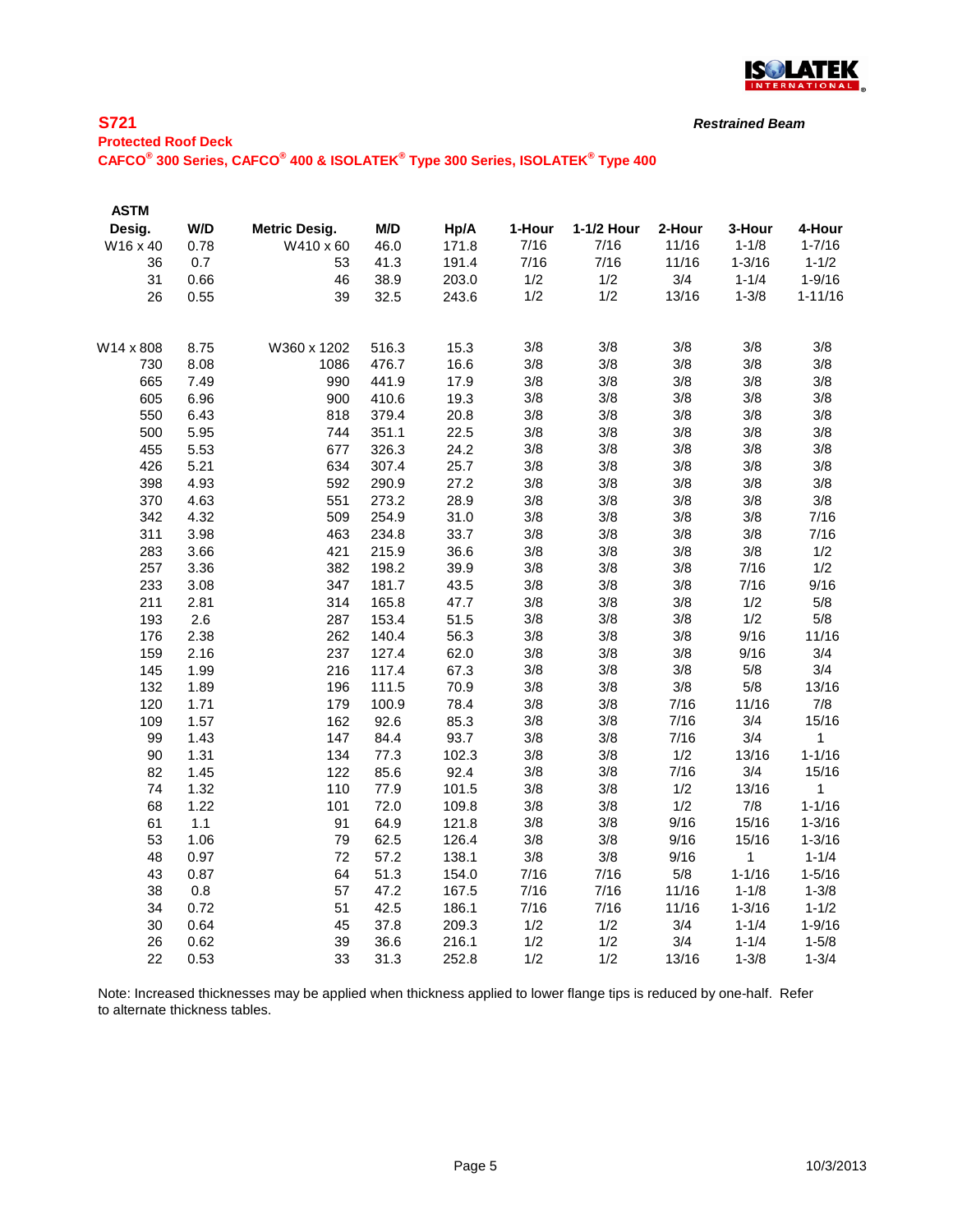

## **S721 Protected Roof Deck CAFCO® 300 Series, CAFCO® 400 & ISOLATEK® Type 300 Series, ISOLATEK® Type 400**

| <b>ASTM</b> |      |                      |       |       |        |            |        |            |              |
|-------------|------|----------------------|-------|-------|--------|------------|--------|------------|--------------|
| Desig.      | W/D  | <b>Metric Desig.</b> | M/D   | Hp/A  | 1-Hour | 1-1/2 Hour | 2-Hour | 3-Hour     | 4-Hour       |
| W12 x 336   | 4.85 | W310 x 500           | 286.2 | 27.6  | 3/8    | 3/8        | 3/8    | 3/8        | 3/8          |
| 305         | 4.49 | 454                  | 264.9 | 29.8  | 3/8    | 3/8        | 3/8    | 3/8        | 7/16         |
| 279         | 4.19 | 415                  | 247.2 | 32.0  | 3/8    | 3/8        | 3/8    | 3/8        | 7/16         |
| 252         | 3.84 | 375                  | 226.6 | 34.9  | 3/8    | 3/8        | 3/8    | 3/8        | 7/16         |
| 230         | 3.55 | 342                  | 209.5 | 37.7  | 3/8    | 3/8        | 3/8    | 3/8        | 1/2          |
| 210         | 3.27 | 313                  | 192.9 | 41.0  | 3/8    | 3/8        | 3/8    | 7/16       | 1/2          |
| 190         | 3    | 283                  | 177.0 | 44.7  | 3/8    | 3/8        | 3/8    | 7/16       | 9/16         |
| 170         | 2.72 | 253                  | 160.5 | 49.3  | 3/8    | 3/8        | 3/8    | 1/2        | 5/8          |
| 152         | 2.45 | 225                  | 144.6 | 54.7  | 3/8    | 3/8        | 3/8    | 1/2        | 11/16        |
| 136         | 2.23 | 202                  | 131.6 | 60.1  | 3/8    | 3/8        | 3/8    | 9/16       | 11/16        |
| 120         | 1.99 | 179                  | 117.4 | 67.3  | 3/8    | 3/8        | 3/8    | 5/8        | 3/4          |
| 106         | 1.77 | 158                  | 104.4 | 75.7  | 3/8    | 3/8        | 3/8    | 11/16      | 13/16        |
| 96          | 1.61 | 143                  | 95.0  | 83.2  | 3/8    | 3/8        | 7/16   | 3/4        | 7/8          |
| 87          | 1.47 | 129                  | 86.7  | 91.1  | 3/8    | 3/8        | 7/16   | 3/4        | 15/16        |
| 79          | 1.34 | 117                  | 79.1  | 100.0 | 3/8    | 3/8        | 1/2    | 13/16      | $\mathbf 1$  |
| 72          | 1.23 | 107                  | 72.6  | 108.9 | 3/8    | 3/8        | 1/2    | 7/8        | $1 - 1/16$   |
| 65          | 1.11 | 97                   | 65.5  | 120.7 | 3/8    | 3/8        | 9/16   | 15/16      | $1 - 1/8$    |
| 58          | 1.1  | 86                   | 64.9  | 121.8 | 3/8    | 3/8        | 9/16   | 15/16      | $1 - 3/16$   |
| 53          | 1.02 | 79                   | 60.2  | 131.4 | 3/8    | 3/8        | 9/16   | 1          | $1 - 3/16$   |
| 50          | 1.06 | 74                   | 62.5  | 126.4 | 3/8    | 3/8        | 9/16   | 15/16      | $1 - 3/16$   |
| 45          | 0.97 | 67                   | 57.2  | 138.1 | 3/8    | 3/8        | 9/16   | 1          | $1 - 1/4$    |
| 40          | 0.86 | 60                   | 50.7  | 155.8 | 7/16   | 7/16       | 5/8    | $1 - 1/16$ | $1 - 3/8$    |
| 35          | 0.81 | 52                   | 47.8  | 165.4 | 7/16   | 7/16       | 5/8    | $1 - 1/8$  | $1 - 3/8$    |
| 30          | 0.69 | 45                   | 40.7  | 194.2 | 7/16   | 7/16       | 11/16  | $1 - 3/16$ | $1 - 1/2$    |
| 26          | 0.61 | 39                   | 36.0  | 219.6 | 1/2    | 1/2        | 3/4    | $1 - 5/16$ | $1 - 5/8$    |
| 22          | 0.62 | 33                   | 36.6  | 216.1 | 1/2    | 1/2        | 3/4    | $1 - 1/4$  | $1 - 5/8$    |
| 19          | 0.54 | 28                   | 31.9  | 248.1 | 1/2    | 1/2        | 13/16  | $1 - 3/8$  | $1 - 11/16$  |
| 16          | 0.45 | 24                   | 26.6  | 297.7 | 9/16   | 9/16       | 7/8    | $1 - 1/2$  | $1 - 7/8$    |
| 14          | 0.4  | 21                   | 23.6  | 335.0 | 9/16   | 9/16       | 15/16  | $1 - 9/16$ | $1 - 15/16$  |
| W10 x 112   | 2.17 | W250 x 167           | 128.0 | 61.7  | 3/8    | 3/8        | 3/8    | 9/16       | 3/4          |
| 100         | 1.97 | 149                  | 116.2 | 68.0  | 3/8    | 3/8        | 3/8    | 5/8        | 3/4          |
| 88          | 1.74 | 131                  | 102.7 | 77.0  | 3/8    | 3/8        | 7/16   | 11/16      | 7/8          |
| 77          | 1.54 | 115                  | 90.9  | 87.0  | 3/8    | 3/8        | 7/16   | 3/4        | 15/16        |
| 68          | 1.38 | 101                  | 81.4  | 97.1  | 3/8    | 3/8        | 1/2    | 13/16      | $\mathbf{1}$ |
| 60          | 1.22 | 89                   | 72.0  | 109.8 | 3/8    | 3/8        | 1/2    | 7/8        | $1 - 1/16$   |
| 54          | 1.11 | 80                   | 65.5  | 120.7 | 3/8    | 3/8        | 9/16   | 15/16      | $1 - 1/8$    |
| 49          | 1.01 | 73                   | 59.6  | 132.7 | 3/8    | 3/8        | 9/16   | 1          | $1 - 1/4$    |
| 45          | 1.06 | 67                   | 62.5  | 126.4 | 3/8    | 3/8        | 9/16   | 15/16      | $1 - 3/16$   |
| 39          | 0.92 | 58                   | 54.3  | 145.6 | 3/8    | 3/8        | 5/8    | 1          | $1 - 5/16$   |
| 33          | 0.78 | 49                   | 46.0  | 171.8 | 7/16   | 7/16       | 11/16  | $1 - 1/8$  | $1 - 7/16$   |
| 30          | 0.8  | 45                   | 47.2  | 167.5 | 7/16   | 7/16       | 11/16  | $1 - 1/8$  | $1 - 3/8$    |